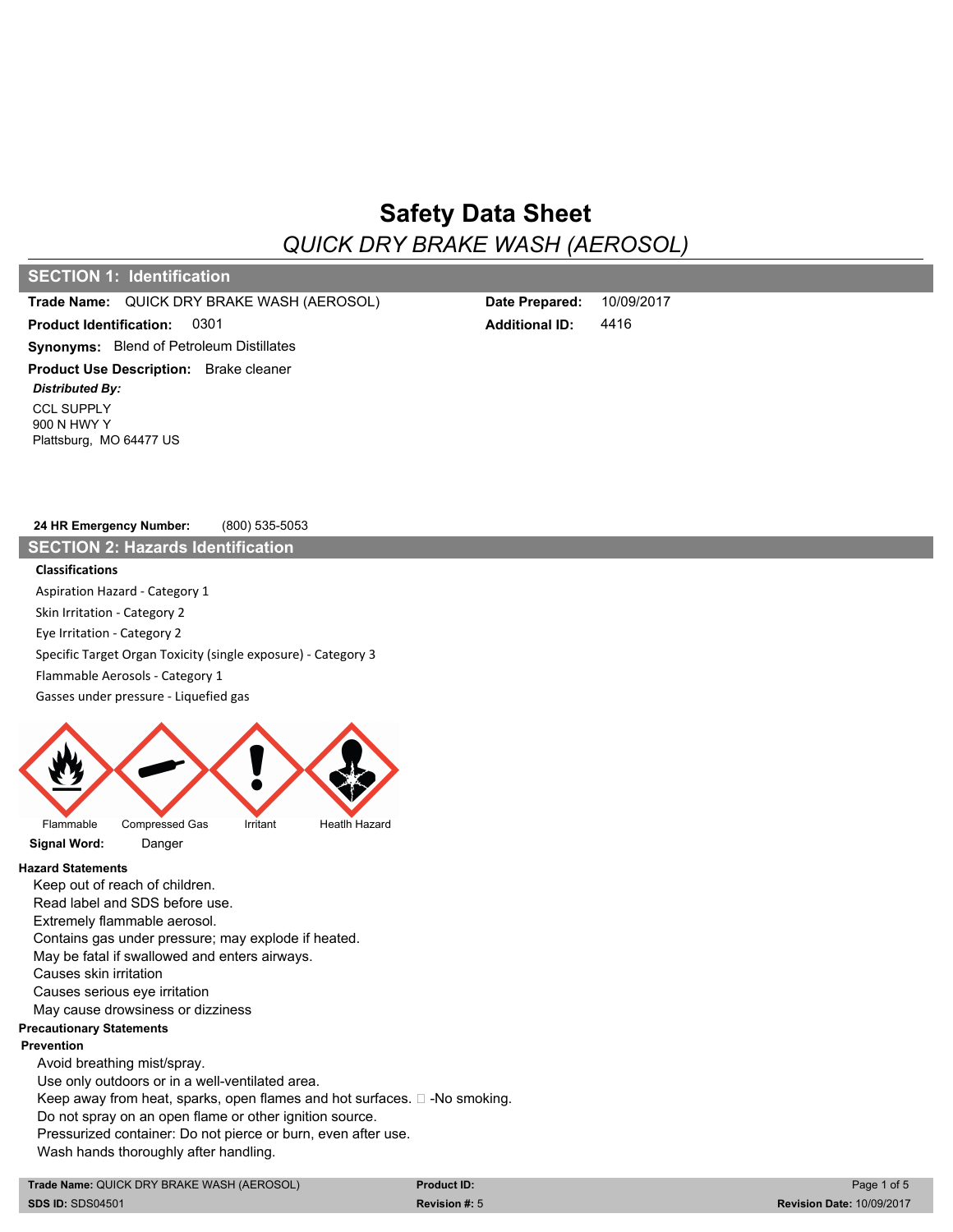## **Safety Data Sheet** *QUICK DRY BRAKE WASH (AEROSOL)* 2.00

### Wear protective gloves.

Wear eye protection.

#### **Response**

IF SWALLOWED: Immediately call a poison center or a doctor. Do NOT induce vomiting.

IF ON SKIN: Wash with plenty of soap and water.

If skin irritation occurs get medical attention.

Take off contaminated clothing and wash it before reuse.

IF IN EYES: Rinse cautiously with water for several minutes. Remove contact lenses, if present and easy to do.

Continue rinsing.

If eye irritation persists: Get medical attention.

IF INHALED: Remove person to fresh air and keep comfortable for breathing.

Call a poison center or a doctor if you feel unwell.

## **Storage**

Protect from sunlight. Do not expose to temperatures exceeding 50 °C/122 °F.

Store in a well-ventilated place.

Store locked up.

## **Disposal**

Dispose of contents and container in accordance with all local, regional, and national regulations.

#### **Hazards Not Otherwise Specified**

Not applicable

## **SECTION 3: Composition**

|                      | Concentration % by |            |
|----------------------|--------------------|------------|
| <b>Chemical Name</b> | CAS#               | Weight     |
| Heptane              | 142-82-5           | $90 - 100$ |
| Carbon Dioxide       | 124-38-9           | $1 - 5$    |
| Isopropanol          | 67-63-0            | 1 - 5      |
|                      |                    |            |

## **SECTION 4: First Aid Measures**

## EMERGENCY OVERVIEW

DANGER. Extremely flammable. Contents under pressure. Harmful or fatal if swallowed. Aspiration hazard if swallowed.

Vapor harmful. Keep away from heat and flame. Can cause nervous system depression.

EYES: Rinse cautiously with water for several minutes. Remove contact lenses if present and easy to do. Continue rinsing. If eye irritation persists: Get medical attention.

SKIN: Wash with plenty of soap and water. If skin irritation or rash occurs get medical attention. Take off contaminated clothing and wash it before reuse.

INHALATION: Remove person to fresh air and keep comfortable for breathing. Call a poison center or a doctor if you feel unwell.

INGESTION: Harmful or fatal if swallowed. Seek medical attention immediately. Aspiration hazard - this material can enter lungs during swallowing or vomiting and cause lung inflammation and damage.

## **SECTION 5: Firefighting Measures**

#### **Suitable fire extinguishing media:**

Use water spray, fog or foam.

### **Specific hazards arising from the chemical:**

Flammable aerosol. In a fire or if heated, a pressure increase will occur and the container may burst, with the risk of subsequent explosion. Gas may accumulate in low or confined areas or travel a considerable distance to a source of ignition and flash back, causing fire or explosion. Bursting aerosol containers may be propelled from a fire at high speed. Runoff to sewer may create fire or explosion hazard.

### **Hazardous thermal decomposition products:**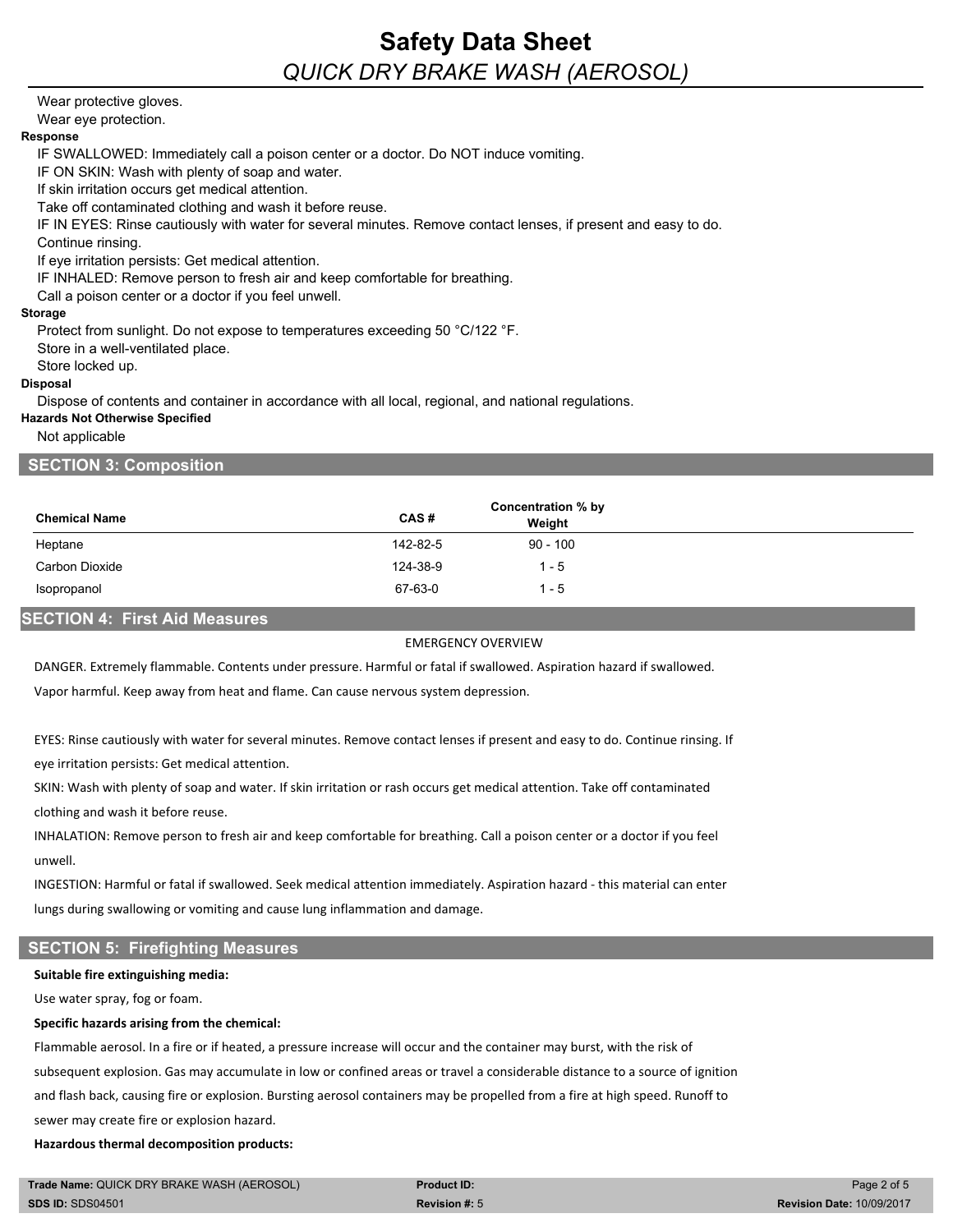#### Carbon Dioxide, Carbon Monoxide

### **Specific fire-fighting methods:**

Promptly isolate the scene by removing all persons from the vicinity of the incident if there is a fire. No action shall be taken involving any personal risk or without suitable training. Move containers from fire area if this can be done without risk. Use water spray to keep fire-exposed containers cool.

#### **Special protective equipment for fire fighters:**

Fire fighters should wear appropriate protective equipment and self-contained breathing apparatus (SCBA) with a full face-piece operated in a positive pressure mode.

## **SECTION 6: Accidental Release Measures**

#### **Personal precautions:**

Put on appropriate personal protective equipment (see section 8)

#### **Environmental precautions and clean-up methods:**

Stop all leaks. Isolate hazard area. Keep unnecessary and unprotected personnel from entering. Eliminate all ignition sources. Disperse vapors with water spray. Prevent runoff from entering drains, sewers, streams or other bodies of water. Absorb spill with inert material. Absorb unrecoverable product. Transfer contaminated absorbent, soil and other materials to containers for disposal.

## **SECTION 7: Handling and Storage**

Do not use or store near heat, sparks or open flame. Exposure to temperatures above 120 F may cause bursting. Do not puncture or incinerate container. Store in a cool, dry place. Do not get in eyes, on skin or on clothing. Intentional misuse by deliberately concentrating and inhaling may be harmful or fatal. Keep out of reach of children.

## **SECTION 8: Exposure Controls/Personal Protection**

| Carbon Dioxide(124-38-9) |         |
|--------------------------|---------|
| <b>ACGIH TLV</b>         | 800 ppm |
| Heptane(142-82-5)        |         |
| <b>OSHA PEL</b>          | 50 ppm  |
| <b>ACGIH TLV</b>         | 50 ppm  |
| Isopropanol(67-63-0)     |         |
| <b>OSHA PEL</b>          | 400 ppm |
| <b>ACGIH TLV</b>         | 400 ppm |

**Eye Protection:** Wear safety glasses or goggles.

**Skin Protection:** To prevent repeated or prolonged contact, wear impervious gloves (made from rubber, nitrile or neoprene).

**Respiratory Protection:** When respiratory protection is required use an organic vapor cartridge. A respiratory program that

meets OSHA's 29 CFR 1910.34 & ANSI Z88.2requirements must be followed.

**Engineering Controls:** Good general ventilation required.

## **SECTION 9: Physical and Chemical Properties**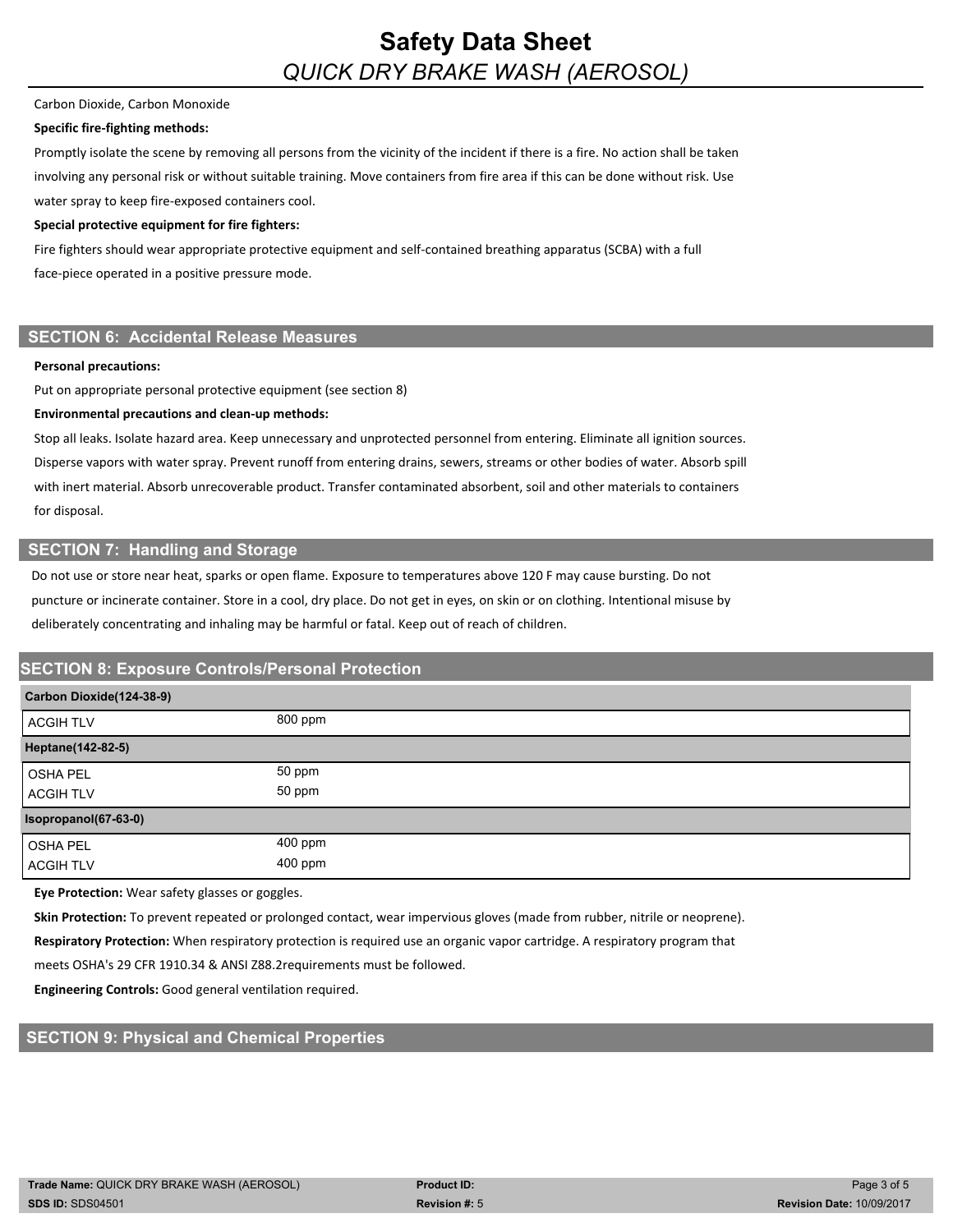# **Safety Data Sheet** *QUICK DRY BRAKE WASH (AEROSOL)* 2.00

| <b>Property</b>               | Value                    | <b>Property</b>             | Value                 |  |
|-------------------------------|--------------------------|-----------------------------|-----------------------|--|
| Appearance                    | <b>CLEAR SPRAY/MIST</b>  | Auto Ignition Temp          | <b>NOT AVAILABLE</b>  |  |
| <b>Boiling Point</b>          | <b>NOT AVAILABLE</b>     | Color                       | <b>COLORLESS</b>      |  |
| Decomposition Temperature     | NOT AVAILABLE            | <b>Evaporation Rate</b>     | <b>NOT AVAILABLE</b>  |  |
| <b>Explosive Limit Ranges</b> | <b>NOT AVAILABLE</b>     | <b>Explosive Properties</b> | <b>NOT AVAILABLE</b>  |  |
| Flash Point                   | $< 0$ F (liquid portion) | Melting/Freezing Point      | <b>NOT AVAILABLE</b>  |  |
| <b>Odor</b>                   | <b>SOLVENT</b>           | Odor Threshold              | <b>NOT AVAILABLE</b>  |  |
| <b>Other Information</b>      | VOC content (wt. %): 97  | <b>Oxidizing Properties</b> | <b>NOT AVAILABLE</b>  |  |
| <b>Partition Coeff</b>        | <b>NOT AVAILABLE</b>     | <b>Physical State</b>       | <b>LIQUID</b>         |  |
| Relative Density              | 0.8                      | Solubility (Water)          | <b>INSOLUBLE</b>      |  |
| <b>Vapor Density</b>          | <b>NOT AVAILABLE</b>     | Vapor Pressure              | <b>NOT AVAILABLE</b>  |  |
| Viscosity                     | <b>NOT AVAILABLE</b>     | рH                          | <b>NOT APPLICABLE</b> |  |

#### **Reactivity**

Under normal conditions of storage and use, hazardous reactions will not occur. **Chemical Stability**

Stable under normal conditions. **Incompatible Materials** Acids and strong oxidizers **Conditions to Avoid** High temperatures, open flames, sparks, welding. **Hazardous Decomposition Products** CO, CO2

Vapors may ignite at temperatures exceeding flash point.

#### **SECTION 11: Toxicological Information**

**Primary Route of Entry:** Skin contact, inhalation

#### **Acute/Potential Health Effects:**

**EYES:** May cause serious eye irritation. Symptoms include stinging, tearing and redness.

**SKIN:** May cause skin irritation. Prolonged or repeated contact may dry the skin. Symptoms may include redness, burning, drying of skin and skin burns.

**INHALATION:** High vapor/aerosol concentrations (>1000 ppm) are irritating to the eyes and respiratory tract. May cause

headaches, dizziness, anesthesia, drowsiness, unconsciousness, and other central nervous system effects, including death.

May cause peripheral nervous system disorder and/or damage.

**INGESTION:** Harmful or fatal if swallowed. Aspiration hazard - this material can enter lungs during swallowing or vomiting and cause lung inflammation and damage.

**Chronic / Long Term Effects:** Reports have associated repeated and prolonged occupational overexposure to solvents with permanent brain and nervous system damage. Signs and Symptoms of Overexposure: Signs and symptoms of overexposure to this material through breathing, swallowing, and/or passage of material through the skin may include: stomach or intestinal upset (nausea vomiting, diarrhea) irritation (nose, throat, airways), central nervous system depression (dizziness,

drowsiness, weakness, fatigue, nausea, headache, unconsciousness).

**Target Organ Effects:** Central nervous system.

**Reproductive/Developmental Information:** None known

**Carcinogenic Information:** This material is not listed as a carcinogen by IARC, NTP or OSHA.

**Acute Toxicity Values:**

Not available.